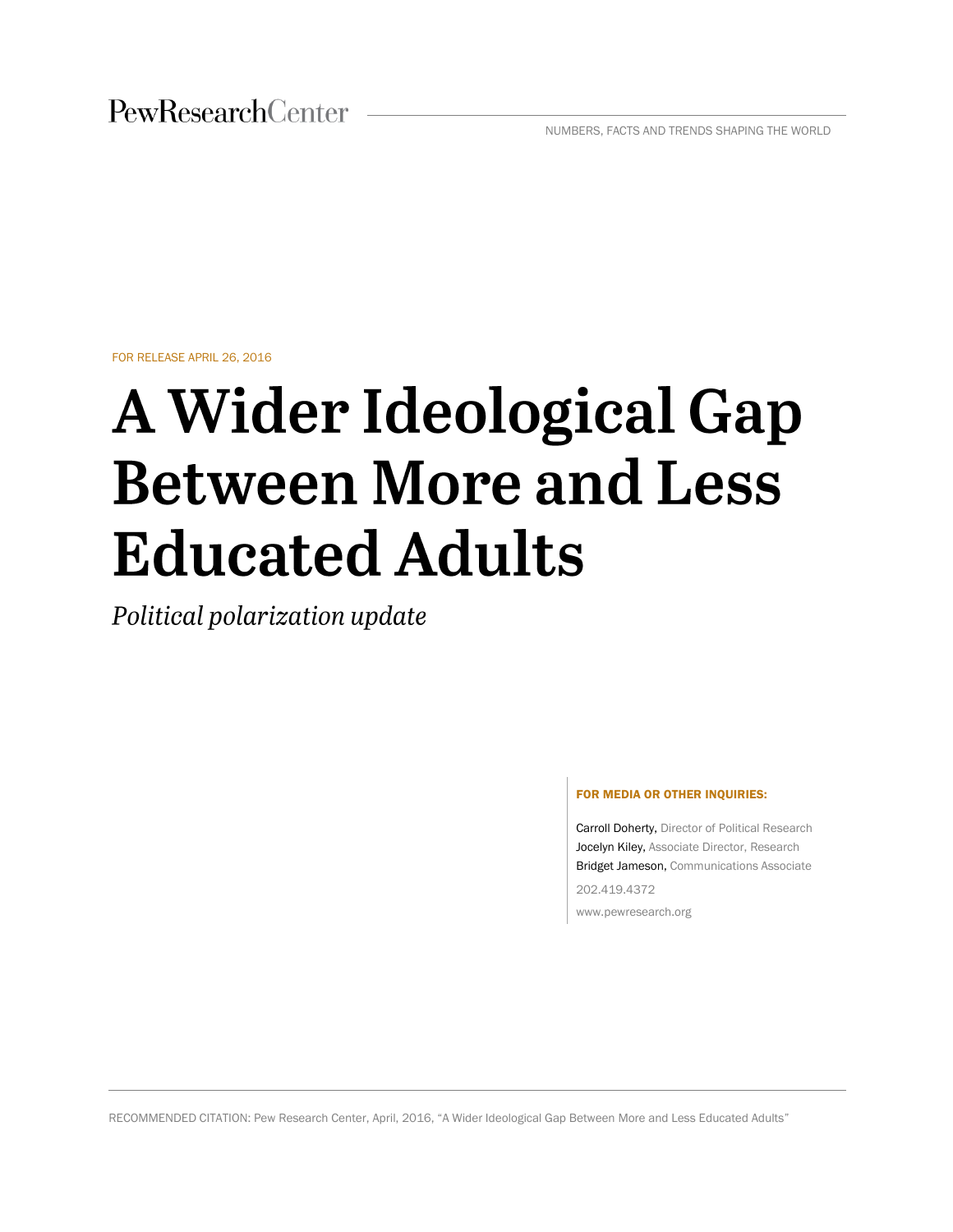## A Wider Ideological Gap Between More and **Less Educated Adults**

Political polarization update

[Two years ago,](http://www.people-press.org/2014/06/12/political-polarization-in-the-american-public/) Pew Research Center found that Republicans and Democrats were more divided along ideological lines than at any point in the previous two decades. But growing ideological distance is not confined to partisanship. There are also growing ideological divisions along educational and generational

lines.

Highly educated adults – particularly those who have attended graduate school – are far more likely than those with less education to take predominantly liberal positions across a range of political values. And these differences have increased over the past two decades.

More than half of those with postgraduate experience (54%) have either consistently liberal political

## Adults with postgraduate experience most likely to have consistently liberal political values

*% with political values that are…*



Source: Survey conducted Aug. 27-Oct. 4, 2015 (N=6,004). Ideological consistency based on a scale of 10 political values questions.

PEW RESEARCH CENTER

values (31%) or mostly liberal values (23%), based on an analysis of their opinions about the role and performance of government, social issues, the environment and other topics. Fewer than half as many postgrads – roughly 12% of the public in 2015– have either consistently conservative (10%) or mostly conservative (14%) values. About one-in-five (22%) express a mix of liberal and conservative opinions.

Among adults who have completed college but have not attended graduate school (approximately 16% of the public), 44% have consistently or mostly liberal political values, while 29% have at least mostly conservative values; 27% have mixed ideological views.

By contrast, among the majority of adults who do not have a college degree (72% of the public in 2015), far fewer express liberal opinions. About a third of those who have some college experience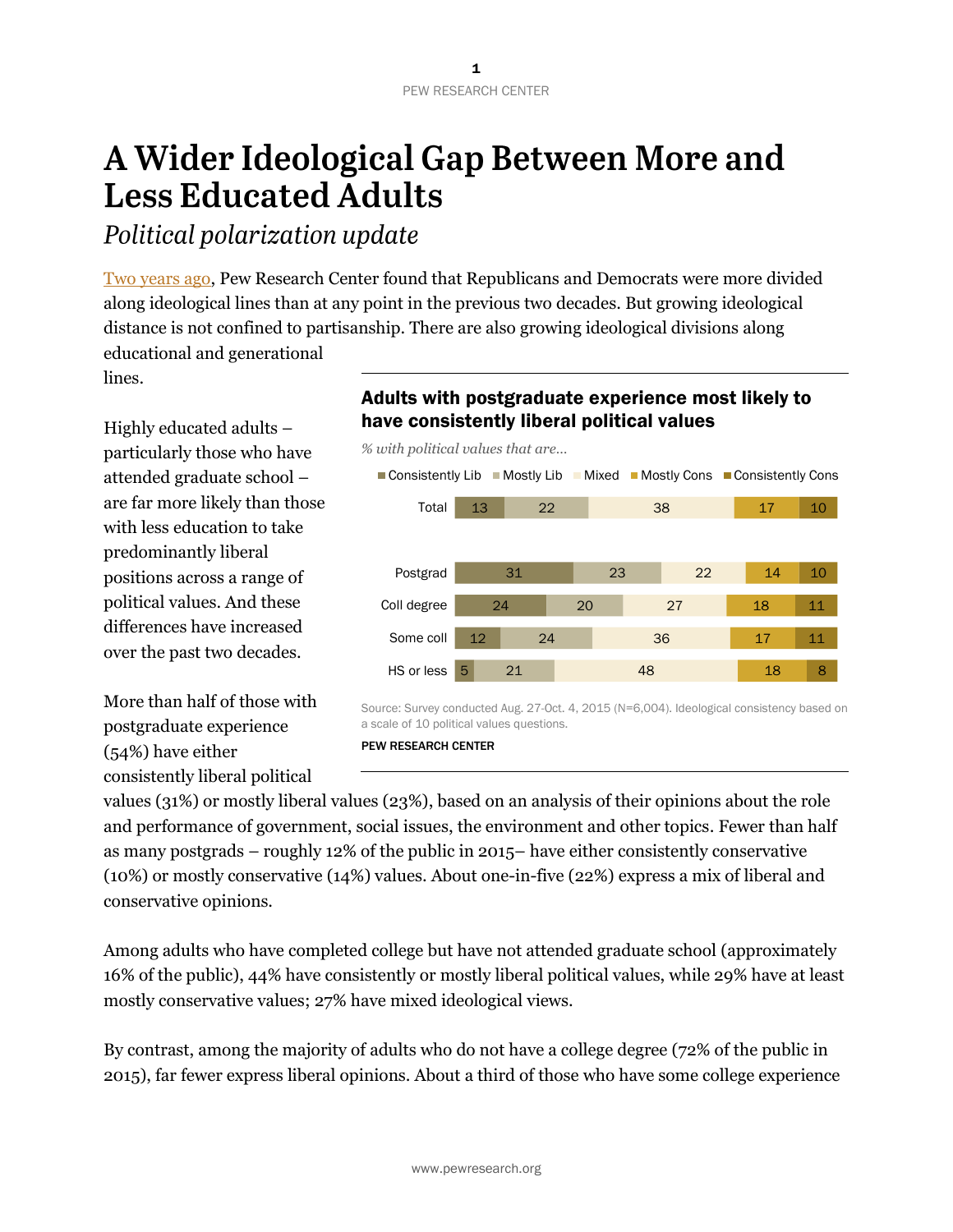#### 2 PEW RESEARCH CENTER

but do not have a bachelor's degree (36%) have consistently liberal or mostly liberal political values, as do just 26% of those with no more than a high school degree. Roughly a quarter in each of these groups (28% of those with some college experience, 26% of those with no more than a high school education) have consistently conservative or mostly conservative values.

Taking a roughly equal mix of liberal and conservative positions is far more prevalent among those with less education than those with at least a college degree. For instance, nearly half (48%) of those with a high school degree or less education express a mix of conservative and liberal opinions. That compares with just 22% of those with postgraduate experience.

Over the past decade, ideological differences across generations also have widened. Millennials remain more liberal than older generations – 45% express consistently liberal or mostly liberal views, which is little changed from 2004 (41%). In contrast, growing shares of the oldest cohorts – Boomers and Silents – have conservative political values. About a third of Boomers (36%) and 40% of Silents have at least mostly conservative attitudes, up from 21% and 23%, respectively, in 2004.

This analysis is based on a [survey conducted last fall among more than 6,000 adults,](http://www.people-press.org/2015/11/23/beyond-distrust-how-americans-view-their-government/) and draws from data on Pew Research Center surveys going back to 1994. Responses to 10 political values questions – covering opinions about government performance, the social safety net, the environment, immigration, homosexuality and other topics – asked together in each of these surveys were combined to create [a scale of ideological consistency.](http://www.people-press.org/2014/06/12/appendix-a-the-ideological-consistency-scale/)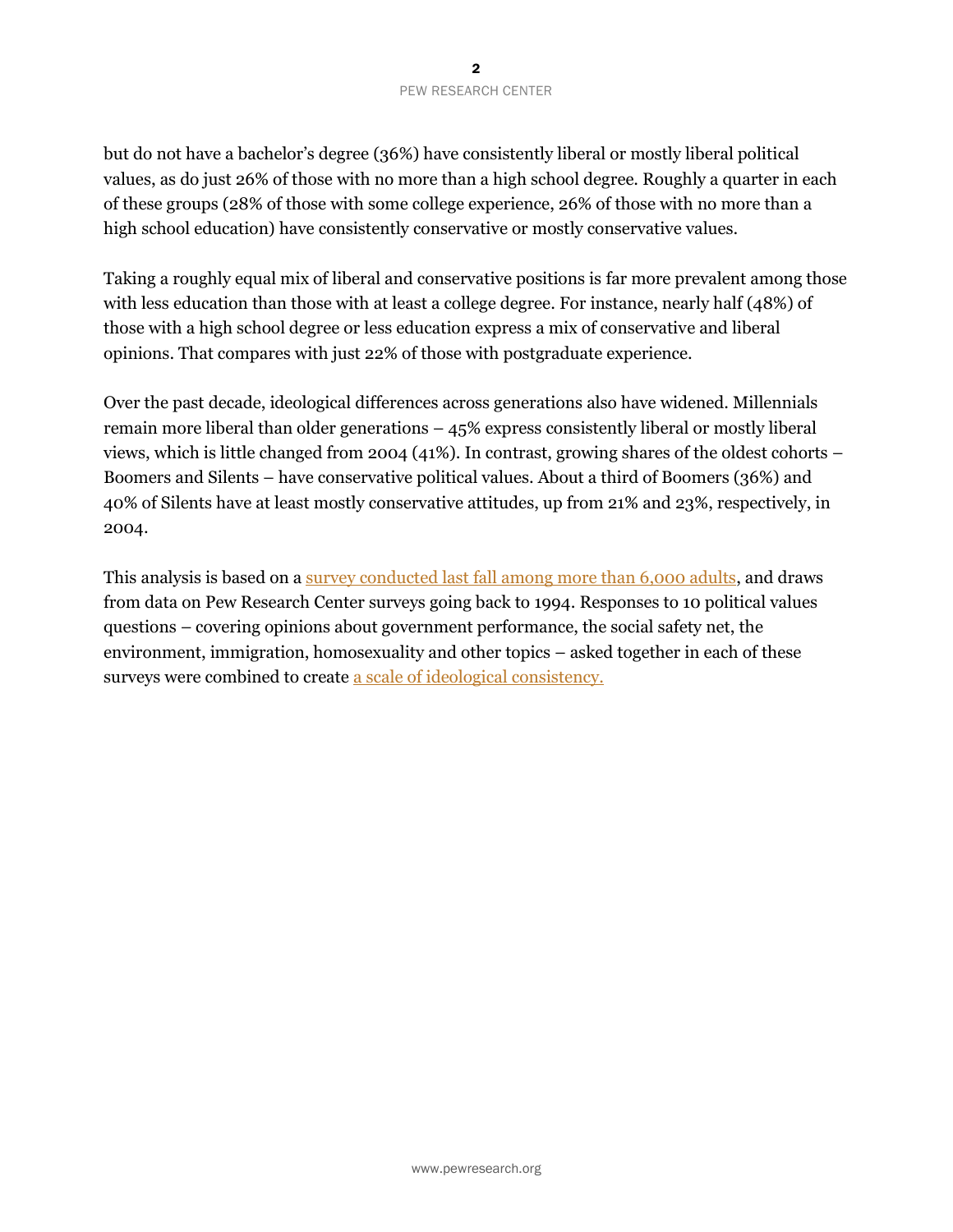## More highly educated adults have consistently liberal views

As Pew Research Center's [2014 report on political polarization](http://www.people-press.org/2014/06/12/political-polarization-in-the-american-public/) found, the share of the overall public that is ideologically consistent – that is, the share that takes either consistently liberal or consistently conservative positions opinions across the 10 values – is relatively modest, but has grown substantially over time, especially over the past decade.

In the new study, nearly a quarter of Americans (23%) have either consistently liberal (13%) or consistently conservative views (10%). In 2004, just 11% were either consistently liberal (8%) or consistently conservative (3%).

## Growing shares of postgrads, college grads are consistently liberal



*% with political values that are …*

Source: Survey conducted Aug. 27-Oct. 4, 2015 (N=6,004). Ideological consistency based on a scale of 10 political values questions.

#### PEW RESEARCH CENTER

Much of the growth in ideological consistency has come among better educated adults – including a striking rise in the share who have across-the-board liberal views, which is consistent with the [growing share of postgraduates who identify with or lean toward](http://www.people-press.org/2015/04/07/a-deep-dive-into-party-affiliation/#party-id-by-race-education) the Democratic Party .

Currently, about a third of those with postgraduate experience (31%) give down-the-line liberal responses across the 10 items, up from 19% in 2004 and just 7% in 1994. Among college graduates with no postgraduate experience, 24% have consistently liberal values, compared with 13% in 2004 and 5% a decade earlier.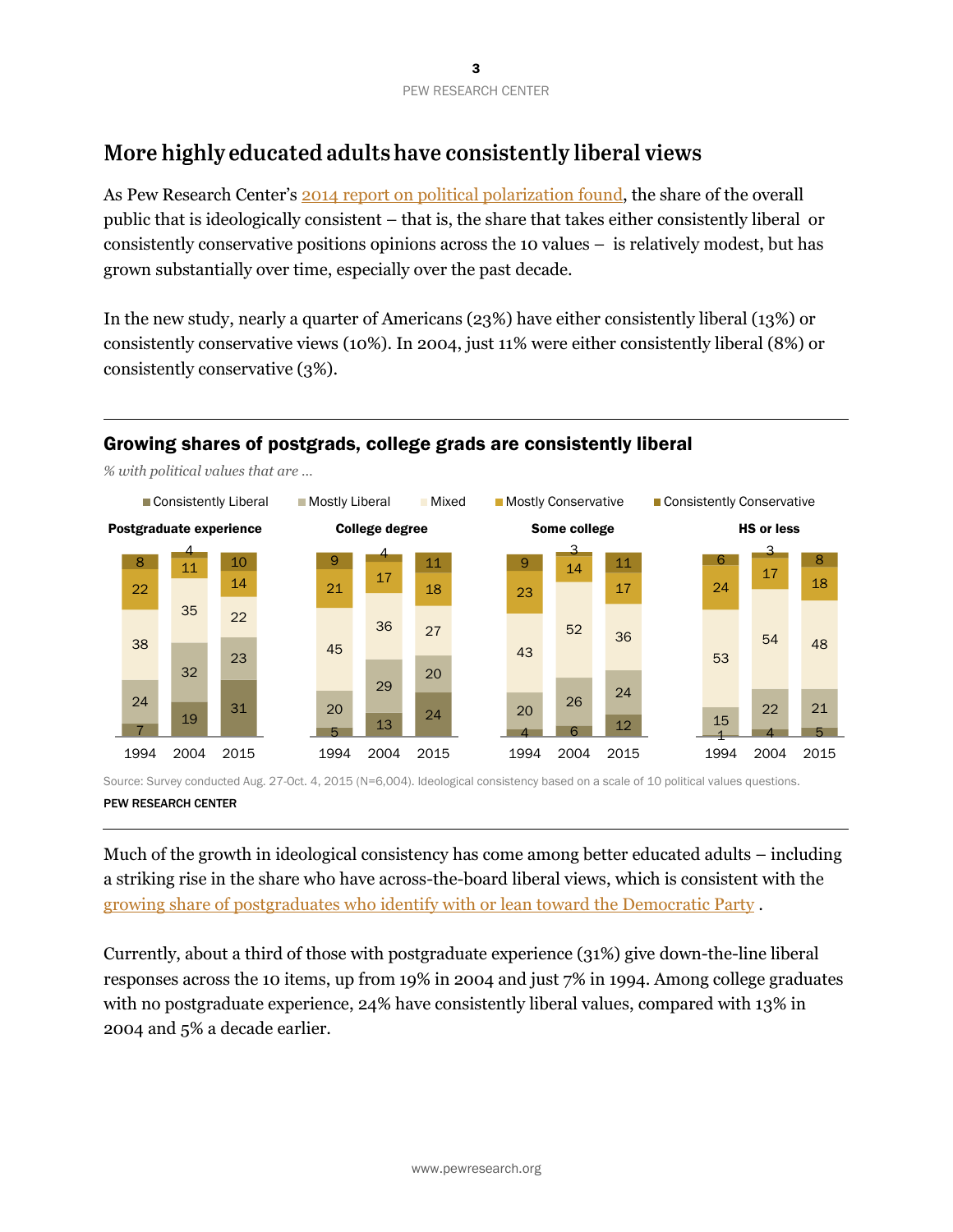Among postgrads and college graduates, the shares expressing consistently *conservative* views also have grown since 2004, from 4% to 10% among postgrads and from 4% to 11% among college graduates. But among both groups, consistently conservative views are at the about the same levels as they had been in 1994.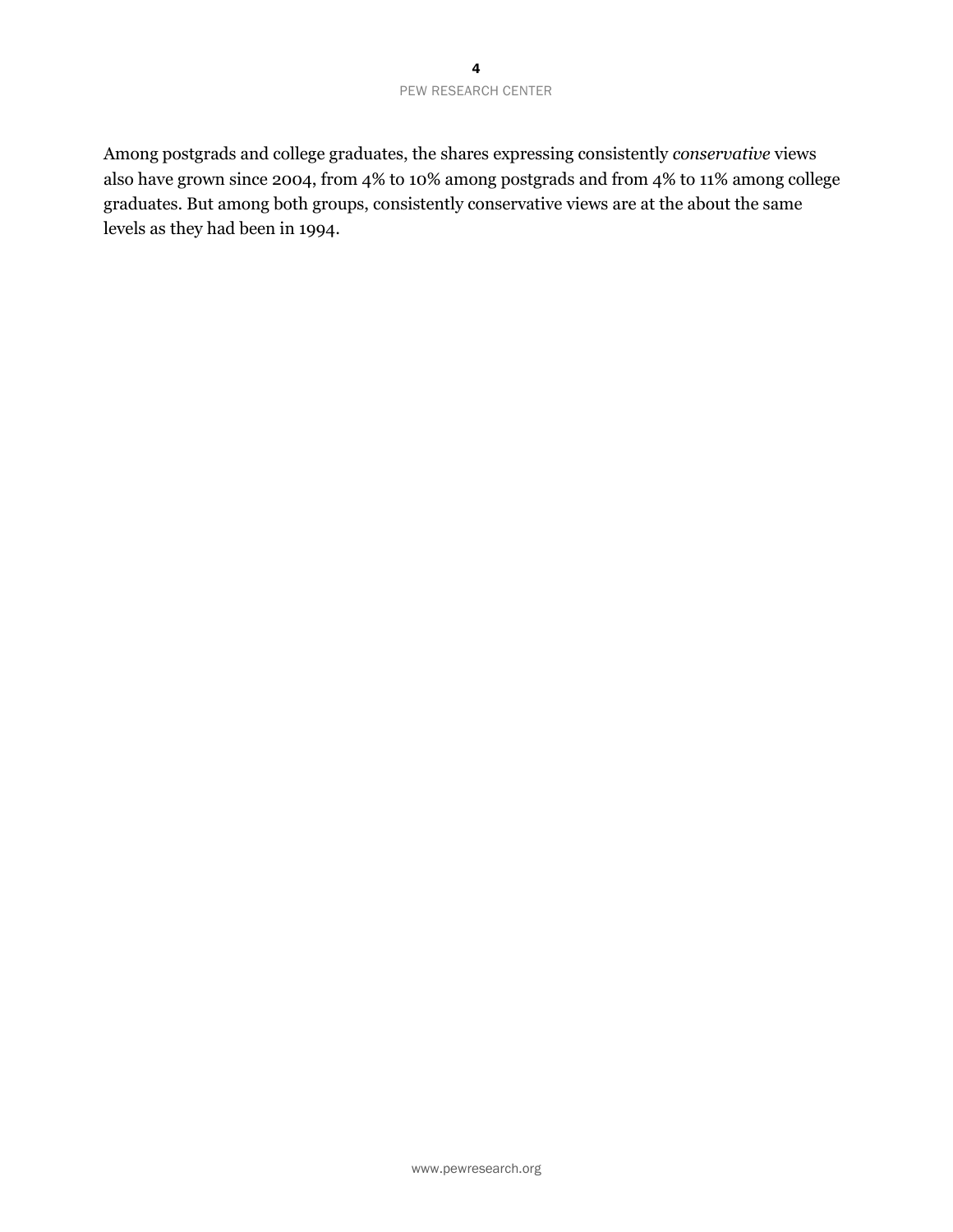In contrast with Americans with a college degree, among those with less education smaller shares express ideologically consistent views and those who do are about as likely to be consistently conservative (11% of those with some college experience, 8% of those with no more than a high school education) as they are to be consistently liberal (12% of some college, 5% of high school or less). Larger shares take a mix of liberal and conservative positions: Roughly half of those with no more than a high school education (48%) are ideologically mixed, along with 36% of those with some college experience. By contrast, only about a quarter of more educated Americans have ideologically mixed views.

Across all educational categories – and among the public generally – the shares of Americans who take a roughly equal number of liberal and conservative positions have declined over the past two decades. But the declines have been more pronounced among postgraduates (from 38% to 22%) and college graduates (45% to 27%), than among those with some college experience (from 43% to 36%) or those with a high school degree or less education (from 53% to 48%).

## **Republicans and Democrats, moving apart**

Overall, 38% of the public expresses a mix of liberal and conservative positions. In both 1994 and 2004, nearly half (49%) had mixed attitudes. As our 2014 polarization study found, Republicans and Democrats increasingly are on opposite sides of the ideological spectrum.



## Growing minority holds consistent ideological views

*On a 10-item scale of political values, % who are…*

Source: Survey conducted Aug. 27-Oct. 4, 2015 (N=6,004). Ideological consistency based on a scale of 10 political values questions.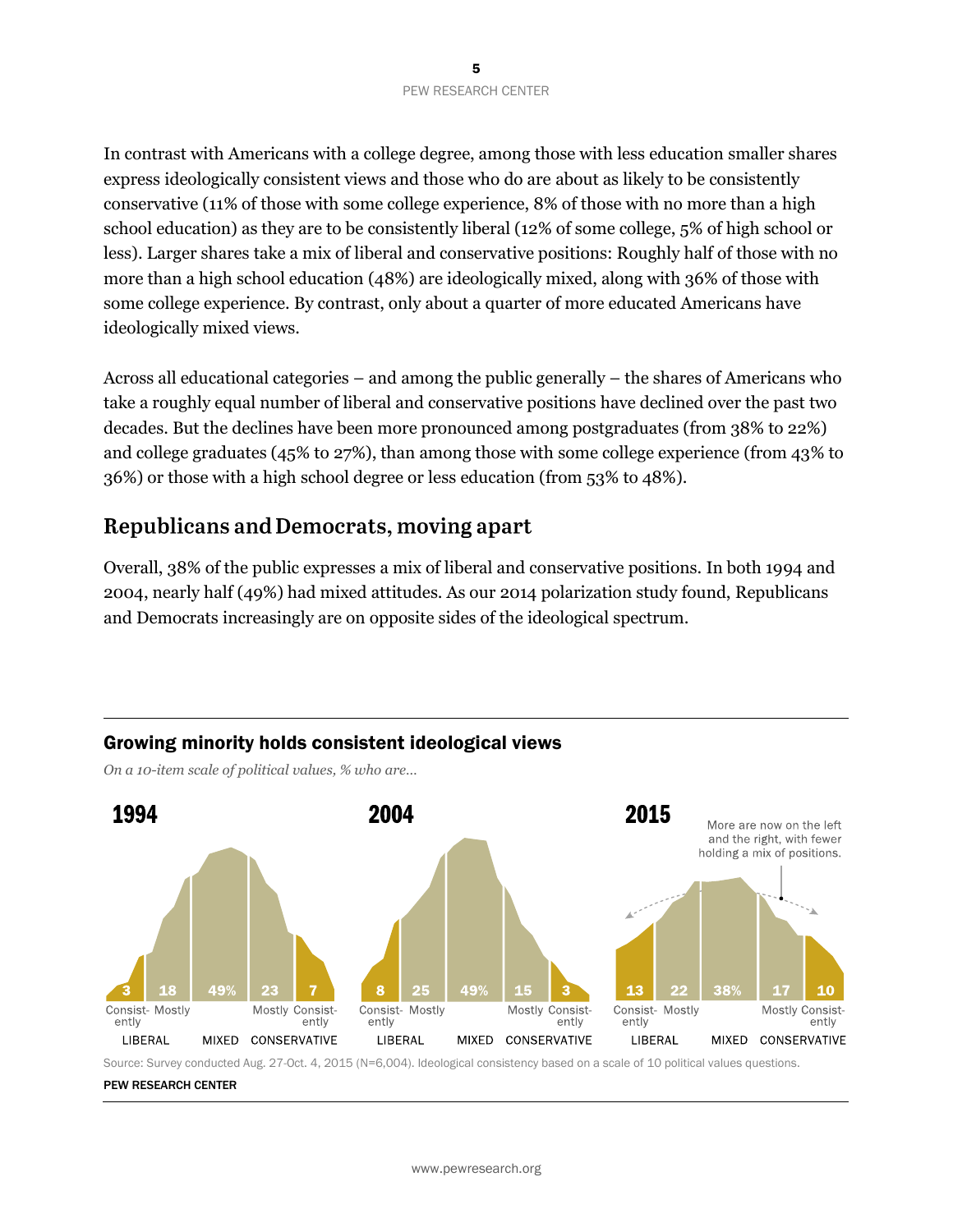## Democrats and Republicans more ideologically divided than in the past

*Distribution of Democrats and Republicans on a 10-item scale of political values*



Source: Survey conducted Aug. 27-Oct. 4, 2015 (N=6,004). Ideological consistency based on a scale of 10 political values questions.

The blue area in this chart represents the ideological distribution of Democrats; the red area of Republicans. The overlap of these two distributions is shaded purple. Republicans include Republican-leaning independents; Democrats include Democratic-leaning independents. See the online edition of this report for an **animated version** of this graphic.

PEW RESEARCH CENTER

Currently, 60% of Democrats and Democratic leaners have consistently liberal or mostly liberal political values, double the share in 1994 (30%) and 11 percentage points higher than in 2004. And the share of Democrats with *consistently* liberal views has increased from just 5% in 1994 to 13% in 2004 and 27% currently.

The share of Republicans and Republican leaners with at least mostly conservative values fell from 45% in 1994 to 31% in 2004, but has rebounded since then. In the new study, slightly more than half of Republicans (53%) express consistently or mostly conservative attitudes. The share with consistently conservative political values has increased from just 6% in 2004 to 22% currently.

Today, an overwhelming share of Republicans (93%) is more conservative than the median Democrat, while a nearly identical share of Democrats (94%) is more liberal than the median Republican. Two decades ago, a much smaller majority of Republicans (64%) were to the right of the median Democrat, while 70% of Democrats were to the left of the median Republican.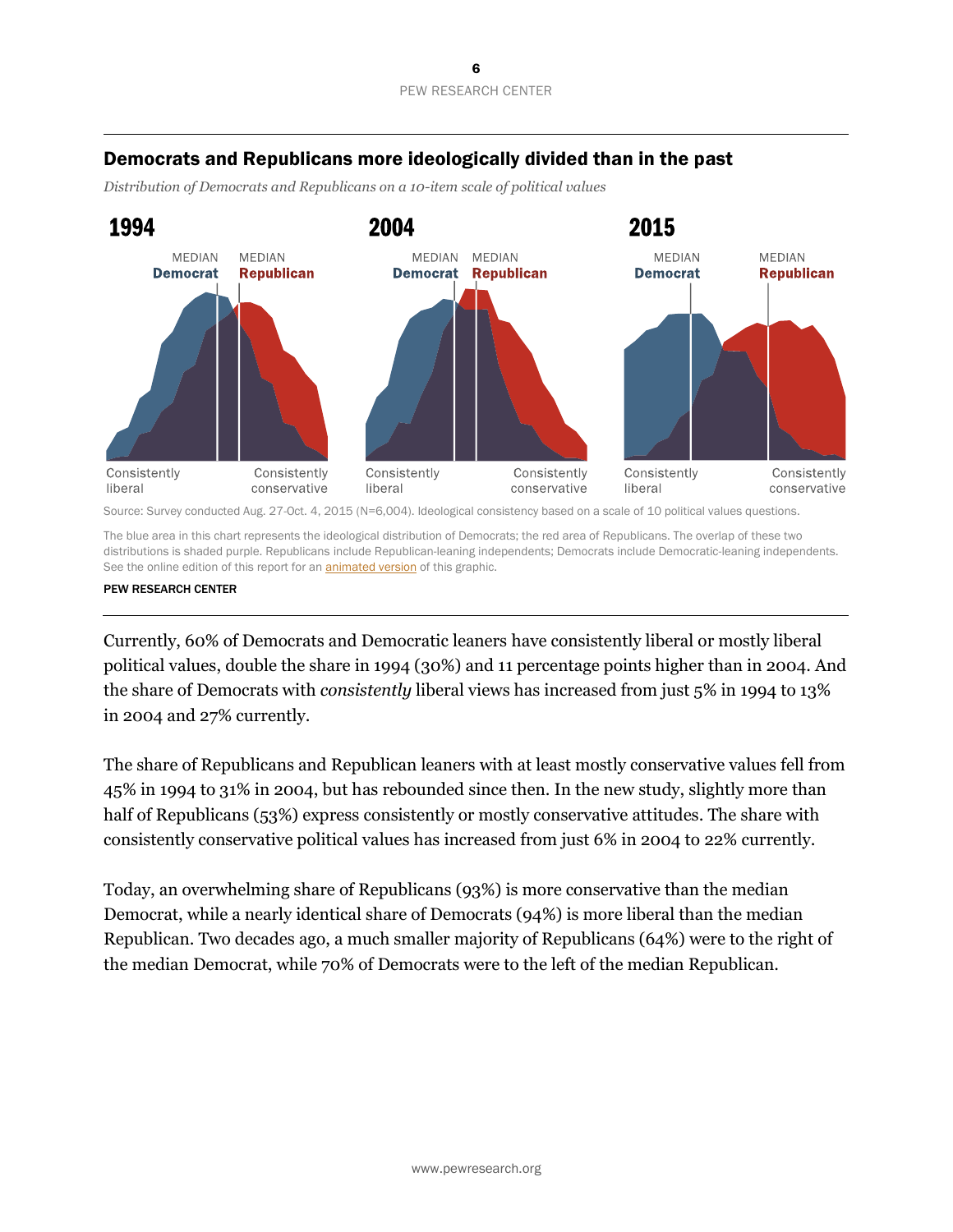## Most Democratic postgrads are consistently liberal

Over the past two decades, the increase in consistently liberal views has been most pronounced among highlyeducated Democrats and Democratic leaners.

Among Democrats with postgraduate experience, 54% express consistently liberal views, compared with 34% who did so in 2004 and just 16% a decade before that. Among Democratic college graduates with no postgraduate experience, the proportion that is consistently liberal has nearly quadrupled since 1994, from 12% to 47%.

By contrast, far smaller shares of Democrats with some college experience (24%) and no more than a high school education (11%) are consistently liberal, and there has been less change over the past two decades.

## Highly educated Democrats are more likely than those with less education to have liberal political views

*% with political values that are…*



Source: Survey conducted Aug. 27-Oct. 4, 2015 (N=6,004). Ideological consistency based on a scale of 10 political values questions.

#### PEW RESEARCH CENTER

The change in attitudes among Republicans and Republican leaners has followed a very different trajectory over the past two decades. As noted in the 2014 Polarization report, the overall share of Republicans with predominantly conservative political values declined between 1994 and 2004, before rebounding in recent years. This pattern is seen across all educational categories.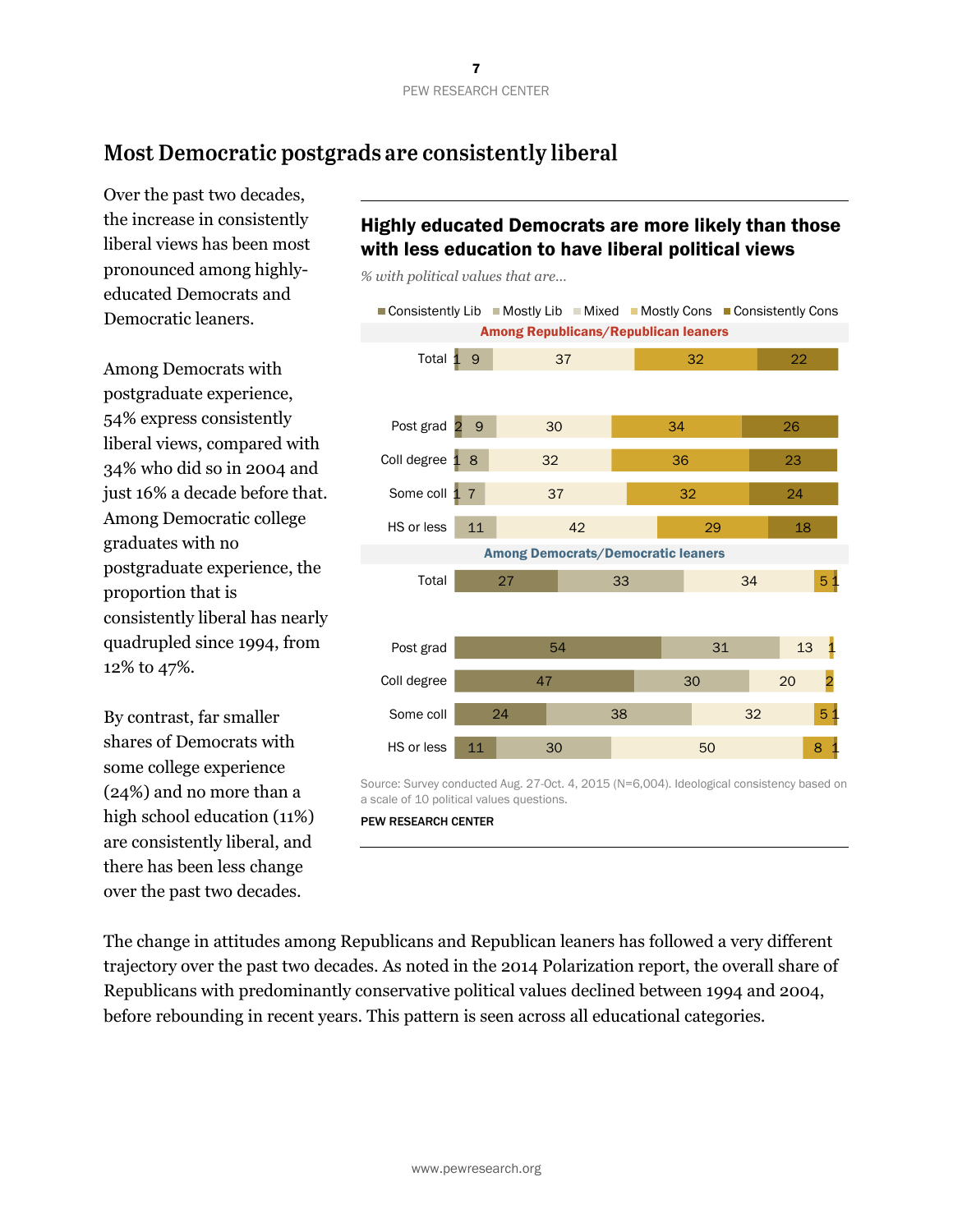## More than half of Democratic postgrads have down-the-line liberal views, up from roughly a third in 2004

*% with political values that are …*



Source: Survey conducted Aug. 27-Oct. 4, 2015 (N=6,004). Ideological consistency based on a scale of 10 political values questions.

#### PEW RESEARCH CENTER

Moreover, the gap in ideological consistency among Republicans with different levels of educational attainment is much smaller than among Democrats. In the new study, comparable shares of Republican postgrads (26%), college graduates (23%), and those with some college experience but no diploma (24%) express consistently conservative values, as do 18% of Republicans with a high school degree or less education. In contrast, there is a 43-precentagepoint gap in the shares of Democratic postgrads (54%) and Democrats with no more than a high school education (11%) that express consistently liberal attitudes.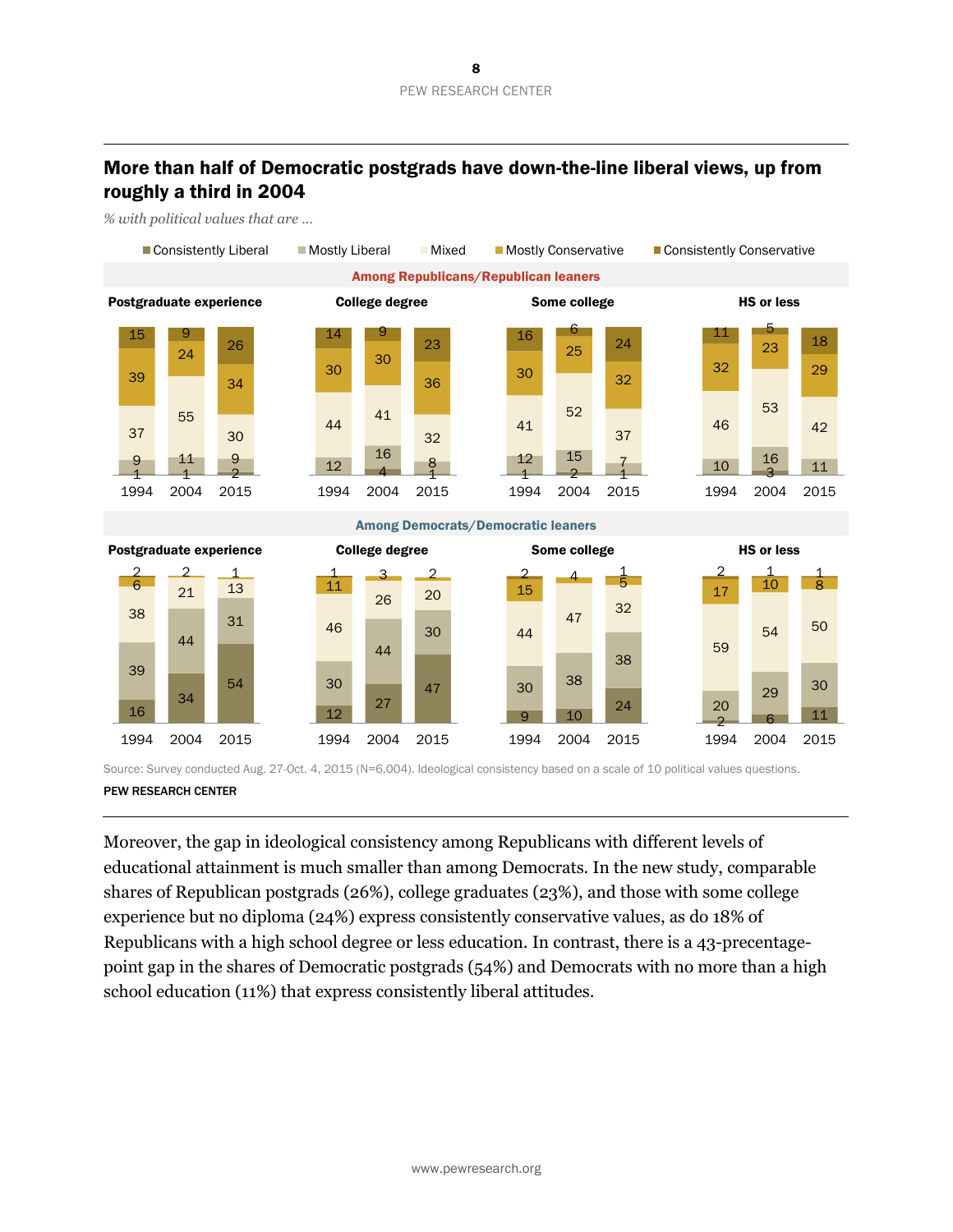## Generations and ideological consistency

There are wide generational differences in political values, based on the 10-item scale. Millennials continue to be considerably more liberal than older generations. (*For more on ideological differences across generations, see "T[he GOP's](http://www.pewresearch.org/fact-tank/2014/09/25/the-gops-millennial-problem-runs-deep/) [Millennial Problem Runs Deep."](http://www.pewresearch.org/fact-tank/2014/09/25/the-gops-millennial-problem-runs-deep/)*)

Among Millennials, 45% express consistently liberal (16%) or mostly liberal views (29%), compared with just 15% who have conservative attitudes. Four-in-ten Millennials have a mix of conservative and liberal views.

Across older generations, fewer have liberal political values. About a third of Gen Xers (36%) have at least mostly liberal attitudes, while 23% have mostly conservative attitudes; 41% are mixed ideologically. Among Boomers, more have conservative (36%) than liberal (30%) attitudes; 34% have mixed views. And among Silents, 40% are conservative – including 21% who are consistently conservative – while 26% are liberal and 34% express a mix of conservative and liberal views.

## The Generations Defined

#### The Millennial Generation

Born: After 1980 Age of adults in 2015: 18 to 34 Share of adult population: 30%

#### **Generation X**

Born: 1965 to 1980 Age in 2015: 35 to 50 Share of adult population: 27%

#### The Baby Boom Generation

Born: 1946 to 1964 Age in 2015: 51 to 69 Share of adult population: 30%

#### The Silent Generation

Born: 1928 to 1945 Age in 2015: 70 to 87 Share of adult population: 11%

Source: Pew Research Center analysis of Census Bureau population projections for 2015.

#### PEW RESEARCH CENTER

## More Millennials express liberal than conservative attitudes; among Boomers and Silents, the opposite is true

*% with political values that are …*



Source: Survey conducted Aug. 27-Oct. 4, 2015 (N=6,004). Ideological consistency based on a scale of 10 political values questions.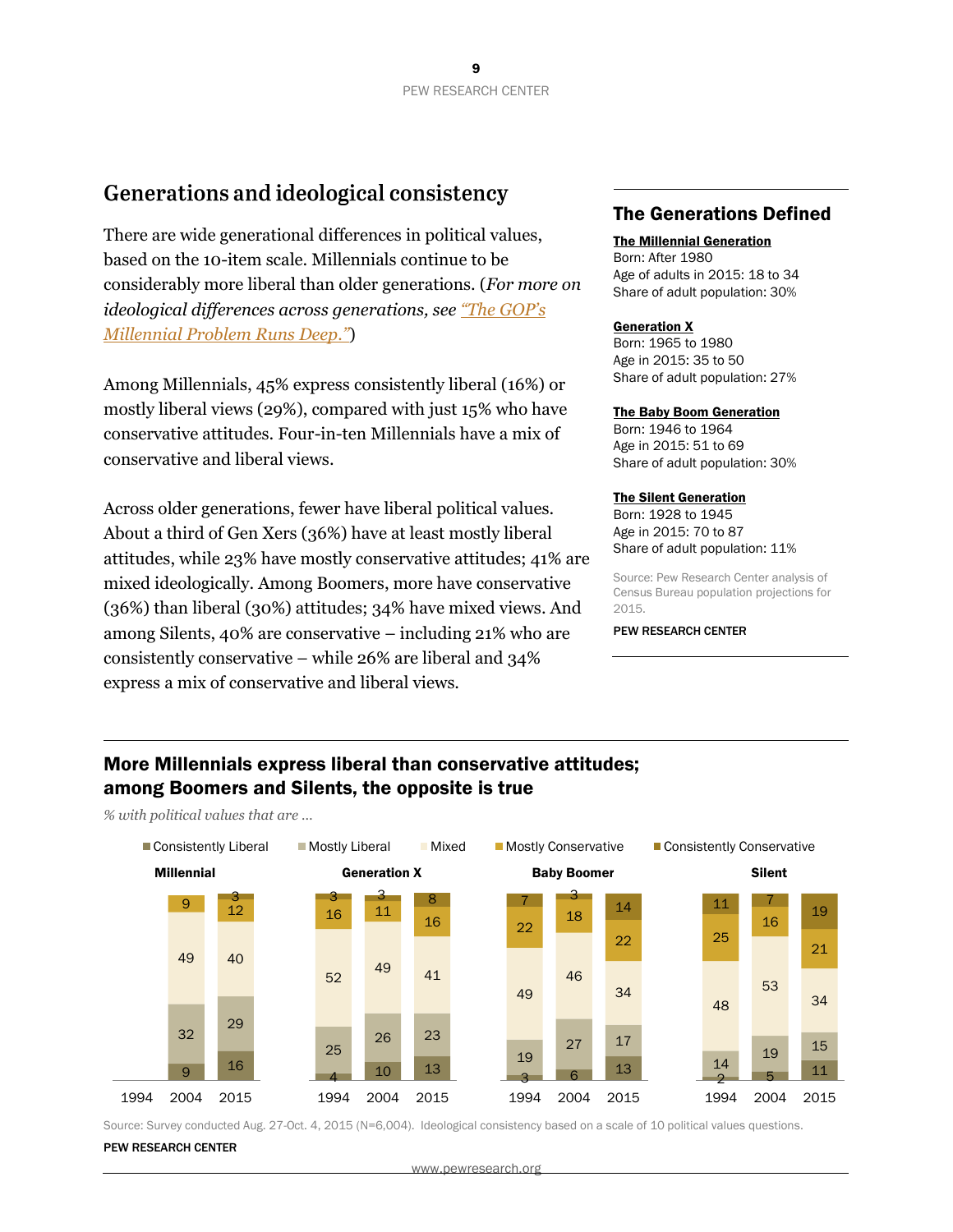Notably, while there are wider ideological differences among Democrats than Republicans by

levels of educational attainment, Republicans are more deeply divided along generational lines.

Sizable majorities of older Republicans – 64% of Boomers and 69% of Silents – have at least mostly conservative attitudes across the 10-item scale. More than a quarter of Republican Boomers (28%) and 38% of Republican Silents give down-the-line conservative responses. Both groups have become substantially more conservative over the past decade.

By contrast, only about half of Gen X Republicans (49%) express consistently or mostly conservative views – although that share has roughly doubled, from 24%, since 2004. Only

## Wide ideological generation gap among Republicans; more modest differences among Democrats

*% with political values that are…*



Source: Survey conducted Aug. 27-Oct. 4, 2015 (N=6,004). Ideological consistency based on a scale of 10 political values questions.

PEW RESEARCH CENTER

about a third of Millennial Republicans (34%) express at least mostly conservative views, just half the share among Silent Republicans.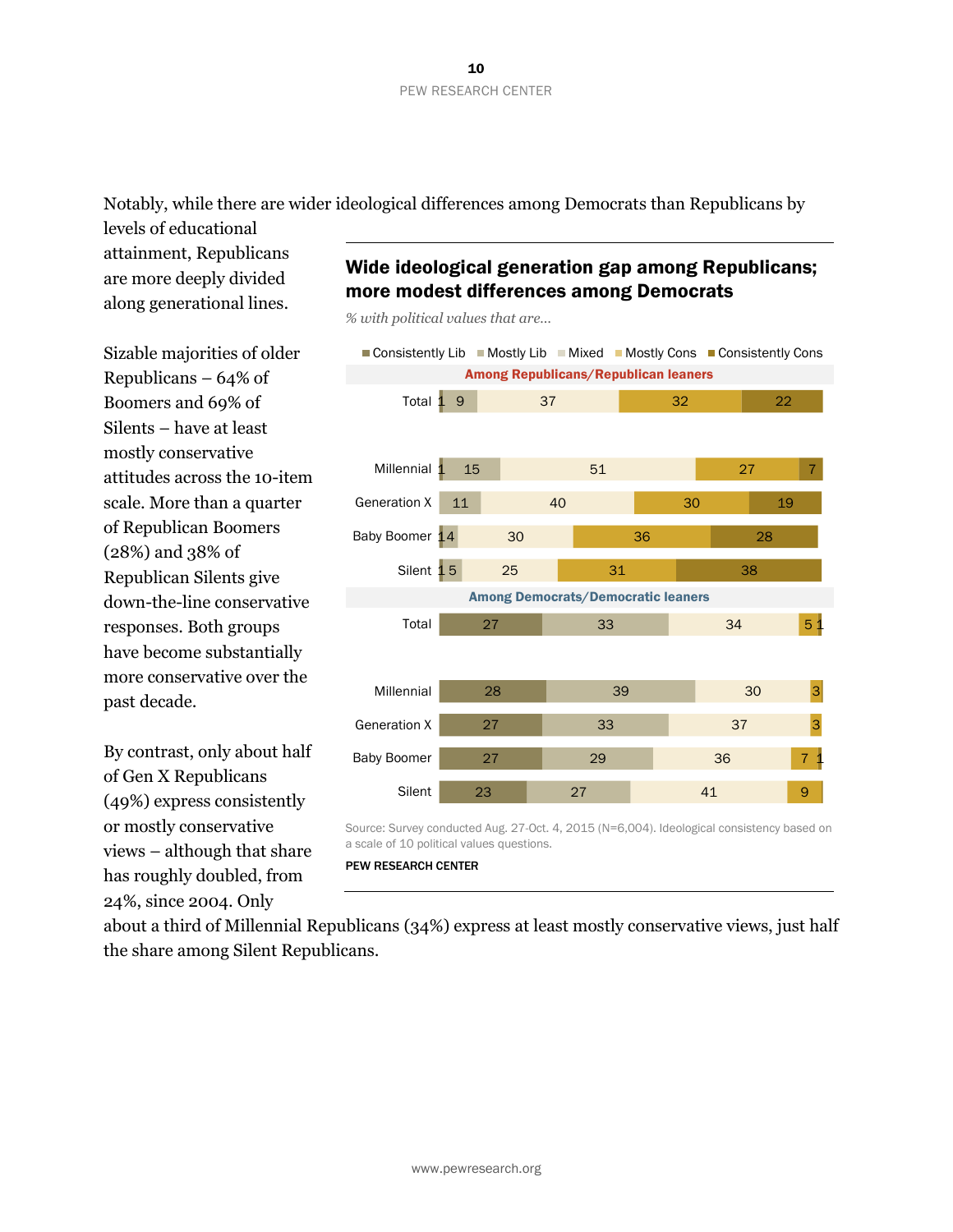There are smaller generational differences among Democrats, although Millennial Democrats (66%) are somewhat more likely than those in older generations to have liberal political values. Nearly identical shares across each cohort of Democrats – 28% of Millennials, 27% of Gen Xers and Boomers, and 23% of Silents – express consistently liberal views. Among the three older cohorts of Democrats, the numbers with consistently liberal attitudes has increased substantially over the past two decades.

## Since 2004, large increases in the shares of Boomer and Silent Republicans expressing consistently conservative political attitudes

*% with political values that are …*



Source: Survey conducted Aug. 27-Oct. 4, 2015 (N=6,004). Ideological consistency based on a scale of 10 political values questions. Data for Millennials in 2004 not shown because of insufficient sample size within the two partisan groups.

2004 2015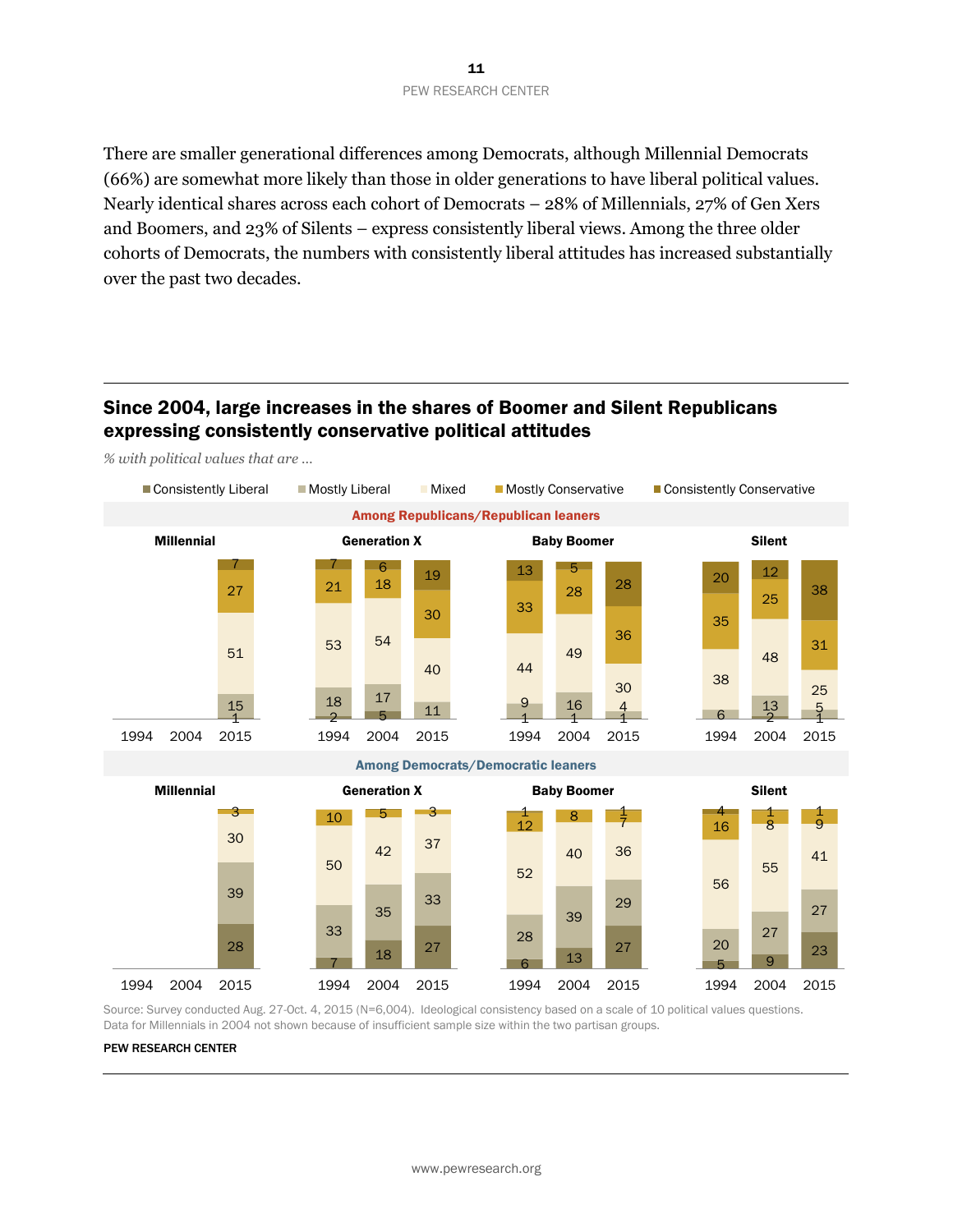## Partisan divides have widened on many political values

#### 53 42 63 48 63 44 22 525 1994 2004 2015 47 47 58 44 568 37 24 31 1994 2004 2015 59 60 58 66 80 0 77 53 49 42 1994 2004 2015 63 43 38 64 45 62 0 53 24 1994 2004 2015 33 36 39 37 0 54  $29 \overline{)24}$  $22$ 1994 2004 2015 36 36 44 48 0 58 28 14 **019** 1994 2004 2015 49 30 58 55 42 42  $32 - 20$ 1994 2004 2015  $\equiv$ Total  $\equiv$ Rep/Lean Rep  $\equiv$ Dem/Lean Dem <sup>54</sup> <sup>50</sup> 64 45 0  $0.68$ 46 <sup>38</sup> <sup>34</sup> 1994 2004 2015 66 57 74 46 75 59 48 40 1994 2004 2015  $\infty$  38 49 54  $35$   $30$   $26$ 1994 2004 2015 Growing partisan gaps in most areas, from immigration to 'peace through strength' *% who take the more conservative position on each question in the ideological consistency scale*  Government regulation of business usually does more harm than good Government is almost always wasteful and inefficient Poor people today have it easy because they can get govt benefits without doing anything in return The government today can't afford to do much more to help the needy Blacks who can't get ahead in this country are mostly responsible for their own condition Immigrants today are a burden on our country because they take our jobs, housing and health care Most corporations make a fair and reasonable amount of profit Stricter environmental laws and regulations cost too many jobs and hurt the economy The best way to ensure peace is through military strength Homosexuality should be discouraged by society Source: Survey conducted Aug. 27-Oct. 4, 2015 (N=6,004).

Line charts show the survey questions included in the 10-item ideological consistency scale. Questions are forced-choice questions with two options; only the conservative responses are shown here. Se[e 2015 topline](http://www.people-press.org/files/2015/11/11-23-2015-Governance-topline-for-release.pdf) for the full question wording and trends for each question.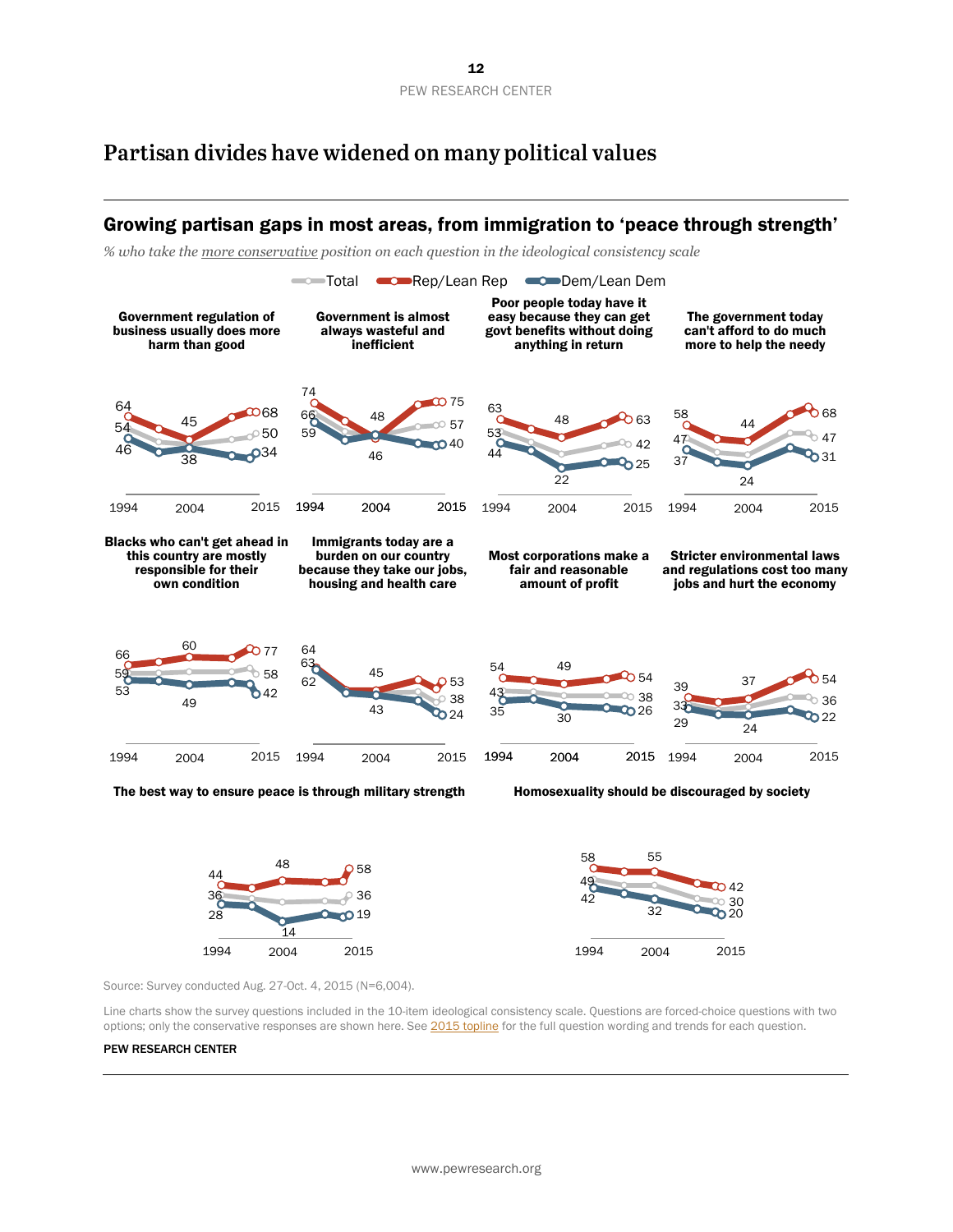As noted in the 2014 report, partisan divisions have increased over the past two decades on most of the measures that make up th[e 10-item ideological consistency scale.](http://www.people-press.org/2014/06/12/appendix-a-the-ideological-consistency-scale/) In some cases, such as in opinions about the economic effect of stricter environmental laws, the differences were fairly modest 20 years ago; at that time, 39% of Republicans and 29% of Democrats said stricter environmental laws cost too many jobs and hurt the economy. In 2015, more than half of Republicans (54%) and just 22% of Democrats expressed this view.

On immigration and homosexuality, overall attitudes have shifted in a more liberal direction over the past 20 years. Still, partisan differences on both issues remain substantial and, in the case of immigration, have increased dramatically since the mid-1990s. In 1994, 64% of Republicans and 62% of Democrats said immigrants were a burden on the country because they took jobs and health care. In fall 2015, 53% of Republicans said immigrants were a burden on the country, compared with just 24% of Democrats. (The partisan gap has widened even more since then:  $\frac{\ln a}{\ln b}$ [survey last month,](http://www.pewresearch.org/fact-tank/2016/04/15/americans-views-of-immigrants-marked-by-widening-partisan-generational-divides/) 56% of Republicans viewed immigrants as a burden on the country; just 17% of Democrats said the same.)

On two measures related to government performance, partisan differences narrowed considerably between 1994 and 2004, before resurfacing in recent years. The share of Republicans saying government regulation of business did more harm than good fell from 64% in 1994, during the Clinton administration, to 45% in 2004, during George W. Bush's presidency. In the fall of 2015, 68% of Republicans said government of regulation of business did more harm than good.

Democrats' views on government regulation of business have shown far less change over this period: in 1994, 46% said government regulation did more harm than good. That fell to 38% in 2004 and 34% in 2015. A similar pattern is evident in changes in partisan views of whether government is wasteful and inefficient.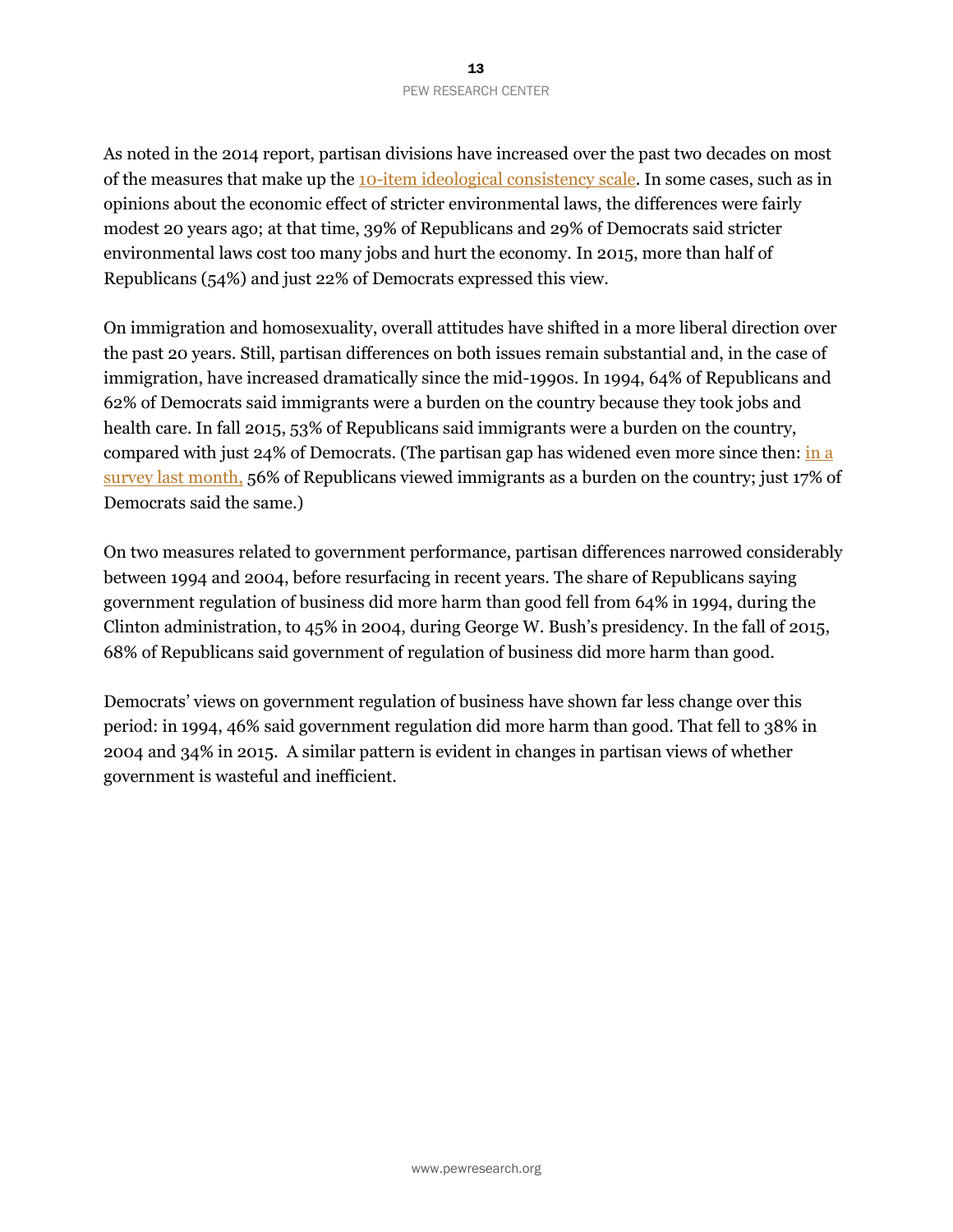## Partisan differences over issues, by education and generation

As noted, Democrats with differing levels of education are more ideologically divided than Republicans, with some of the widest gaps on opinions about government regulation of business and race. Republicans are more divided along generational lines, especially in attitudes on homosexuality and immigration.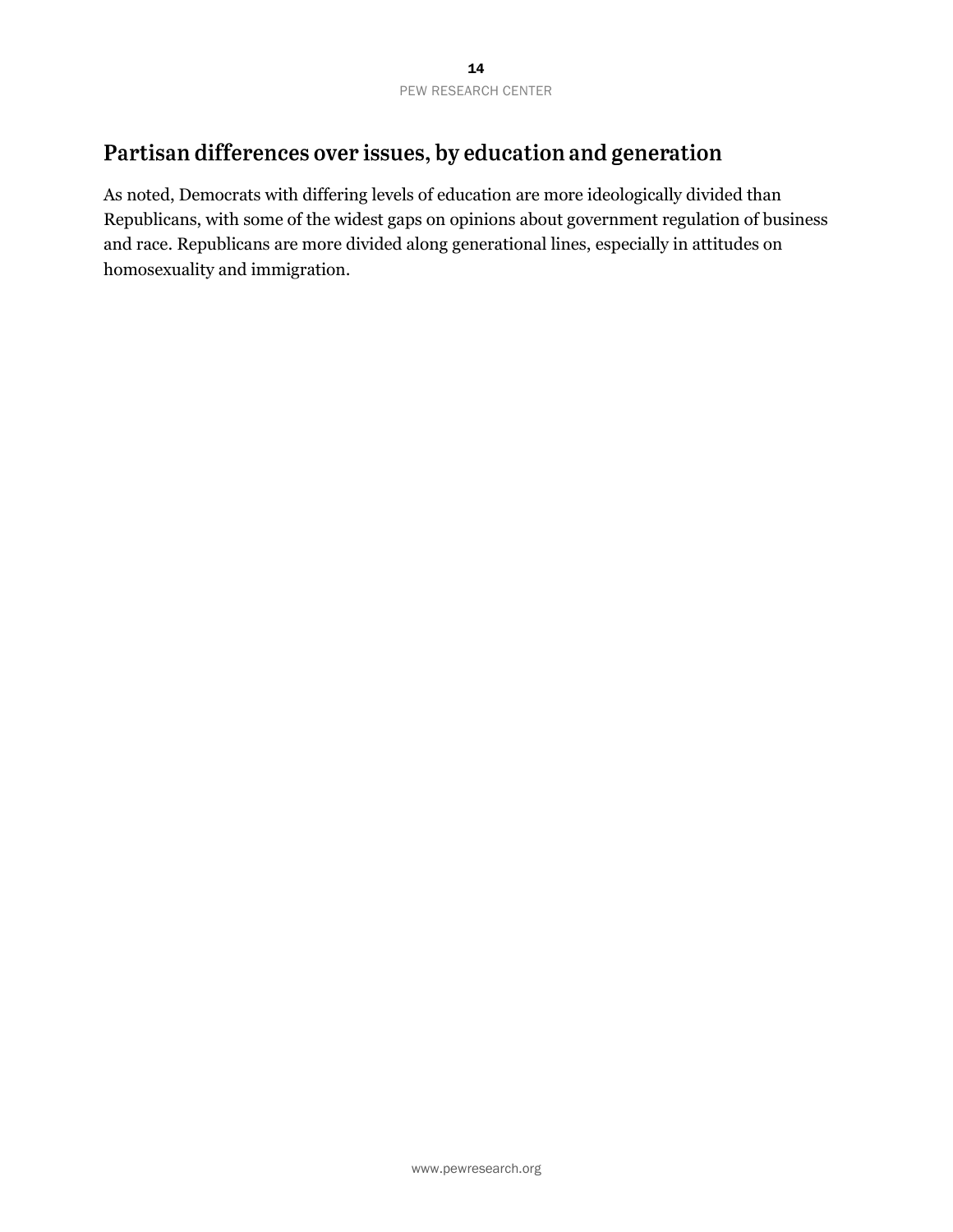### Wider education differences among Democrats than Republicans on many items

*% who take the more conservative position on each question in the ideological consistency scale* 



Charts show the survey questions included in the 10-item ideological consistency scale. Questions are forced-choice questions with two options; only the conservative responses are shown here. See topline for the full question wording and trends for each question.